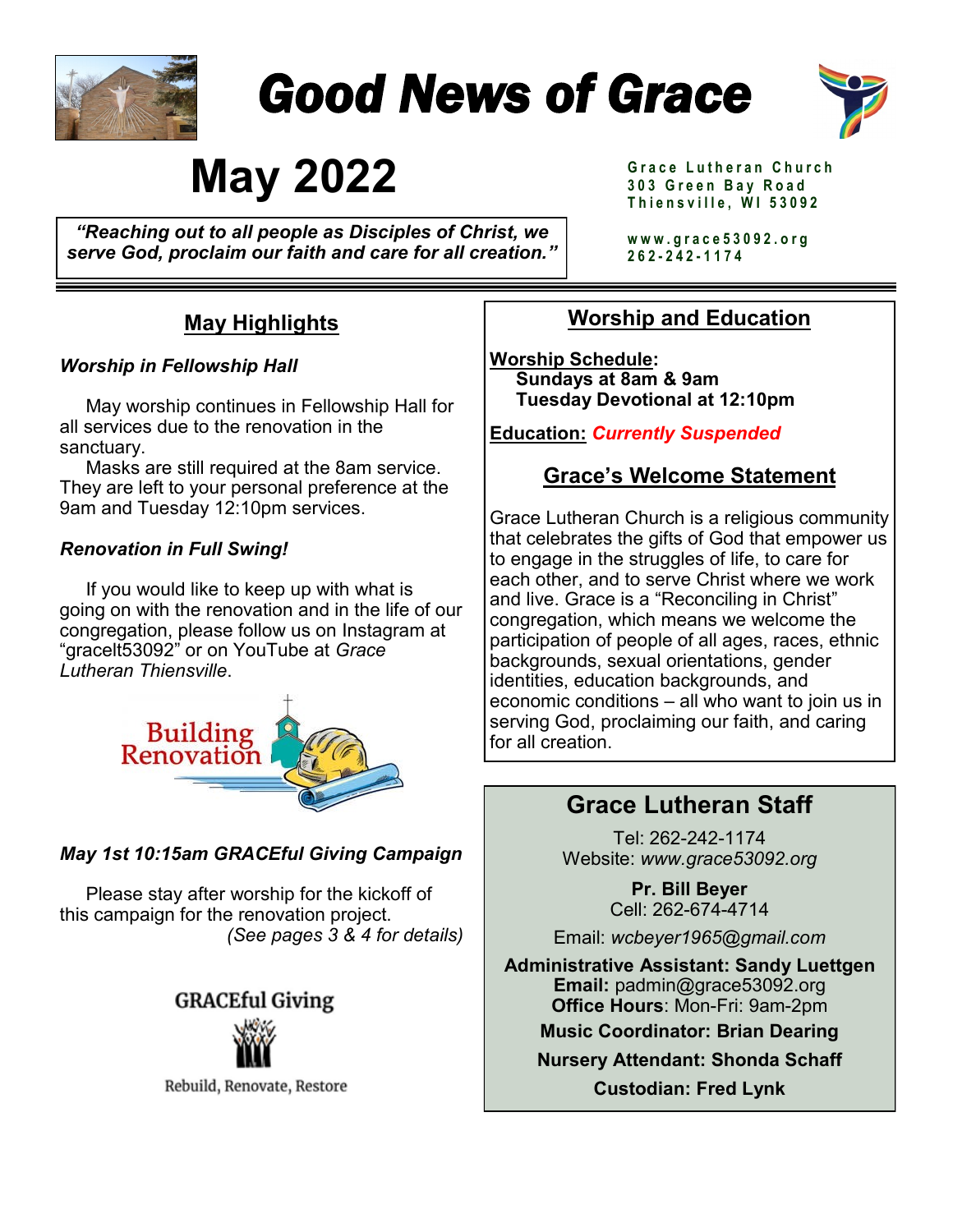# **Grace Brewer Game Outing!**

 With baseball season upon us and our church services back to normal, there has been interest in Grace sponsoring an outing at a Brewer game. The date selected is Sunday, July 24 against the Colorado Rockies. Game time is 1:10pm and it is an Omar Narvaez bobblehead day. Game tickets are \$30 per person for Terrace Box seats. There will be a tailgate before the game and contributions toward the cost of food, beverages etc. can be made at the tailgate. Please sign up by June 15 as a block of tickets will be purchased at that time. Those interested can sign up at the communication desk or can contact Terry Young. [ (414) 573-9563 tyoung5@wi.rr.com]



 **Rockies vs Brewers Sunday, July 24**



# **Social Concerns Update**

 The mission of the Social Concerns Team is to "use the blessings of our community to continue the work of Christ by reaching out to assist people in need and advocate for social action on the issue of social justice." To fulfill this mission, Social Concerns is currently focusing on the following projects:

- . Donation of \$500 towards humanitarian relief in Ukraine
- · Donations of clothing and food to All People's Church
- · Making and delivering sandwiches to the Guest House Men's Homeless shelter
- The "Undy 500" collection of men's underwear and clothing for the Guest House (coming up in May!)
- Support for our missions in El Salvador, including student scholarships and support to Pastor Julio's congregations
- · Participation in the Family Promise Program, in which Grace members can provide a meal for homeless people in Ozaukee County.

 We are in need of assistance with many of these programs, but we could especially use help with meal preparation for the Family Promise Program. As part of this Program, we share a week of dinner preparation with Mequon United Methodist Church 6 times a year. On one day of each of our assigned weeks, Grace members prepare a complete meal for delivery to the Chalet Motel where the homeless are currently housed. This can mean up to five families with children at any given week. Our next Family Promise assignment week is June 13-17. If you are interested in helping with this program, please contact Alice Sedgwick or Pastor Bill. Reimbursement is available to purchase the food for these meals.

 Current members of the Social Concerns Team are Mark Ortell (President), Chris Larsen, Mary Karthauser, Alice Sedgwick, Matt Bartz (Council Liaison), and Pastor Bill as our advisor. We welcome any church member who would like to be involved in our missions. Just contact Pastor Bill if you are interested or want to learn more.

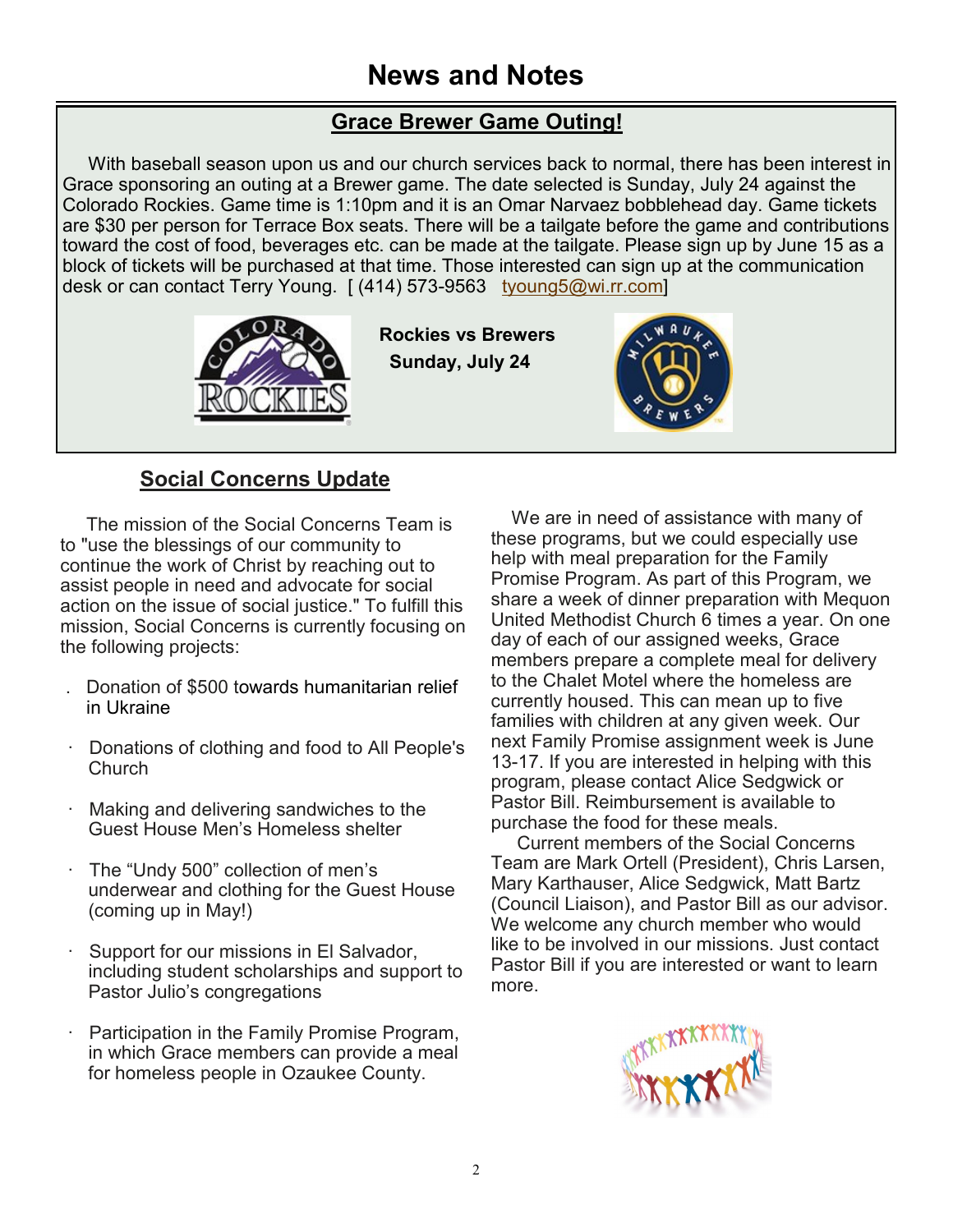# **GRACEful Giving Fundraising Campaign Kickoff on May 1**

We are very excited to see the sanctuary renovation project begin on April 18! This is the fourth remodeling of the sanctuary in the history of our congregation, but the first one in over 40 years. There are numerous benefits that our congregation will gain from the renovation project, including:

- Platform. We currently have a very tall platform at the front of the sanctuary where the altar used to sit. It is hazardous, not functional, and is not ADA compliant. The new platform will be lower and larger with a ramp. It will be a central area used by our choirs, improving our music programs. This brings worship, the Word and sacrament more central to the life of the congregation.
- Sacristy. Our current sacristy is not functional. Planned renovations will benefit all of our worship leaders as well as the volunteers who make preparations for worship.
- Children's Space. The current space on the north side of the sanctuary near the front is not used well. This space will be transformed into an area that families with young children can use. Children are extremely important to the life of our congregation, and this will be a quiet space for them to hang out and still be involved in our worship services and fellowship activities.
- Seating. We will have new comfortable seats that are movable. This will give us great flexibility to accommodate many different worship and fellowship situations.
- Flooring. The current carpeting is falling apart. The new flooring will provide for a clean modern look, improve our acoustics, and will be much more durable for the future.

How will we pay for the project? A fundraising committee has been formed to develop a campaign to raise funds to support the project. On the committee are Jim and Judy Button, Jordan Beck, Susie LaCrosse, Chris Larsen, Paul Gieschen, and Pastor Bill. We welcome anyone else who would like to help.

At the January 2022 congregation meeting, the congregation approved taking out a line of credit of up to \$550,000 to fund the project. The line of credit is currently at 3.75%. In order to keep our debt obligation manageable, we need a special fundraising campaign starting as soon as we can.



There will be a "Celebration of GRACEful Giving" gathering after the 9:00am worship service on **Sunday, May 1**. Please plan to attend this meeting to review the renovation project and hear how the GRACEful Giving campaign will roll out. We will be asking for everyone's support, and there will be many ways that you can participate.

Pastor Bill notes that this renovation project is critical to the long-term growth of Grace Lutheran. He said, "we are taking a leap of faith, but we are a people of faith." Amen.

Grace Lutheran is blessed to have a legacy of a loving and welcoming faith community that has enriched the lives of so many people for over 90 years, from our gathering space and throughout the world. Our congregation has again decided to step out in faith to undertake a significant renovation project that will ensure that current and future generations benefit for many years to come from a modern worship space that is more flexible, functional, and welcoming.

With everyone's support, this will happen!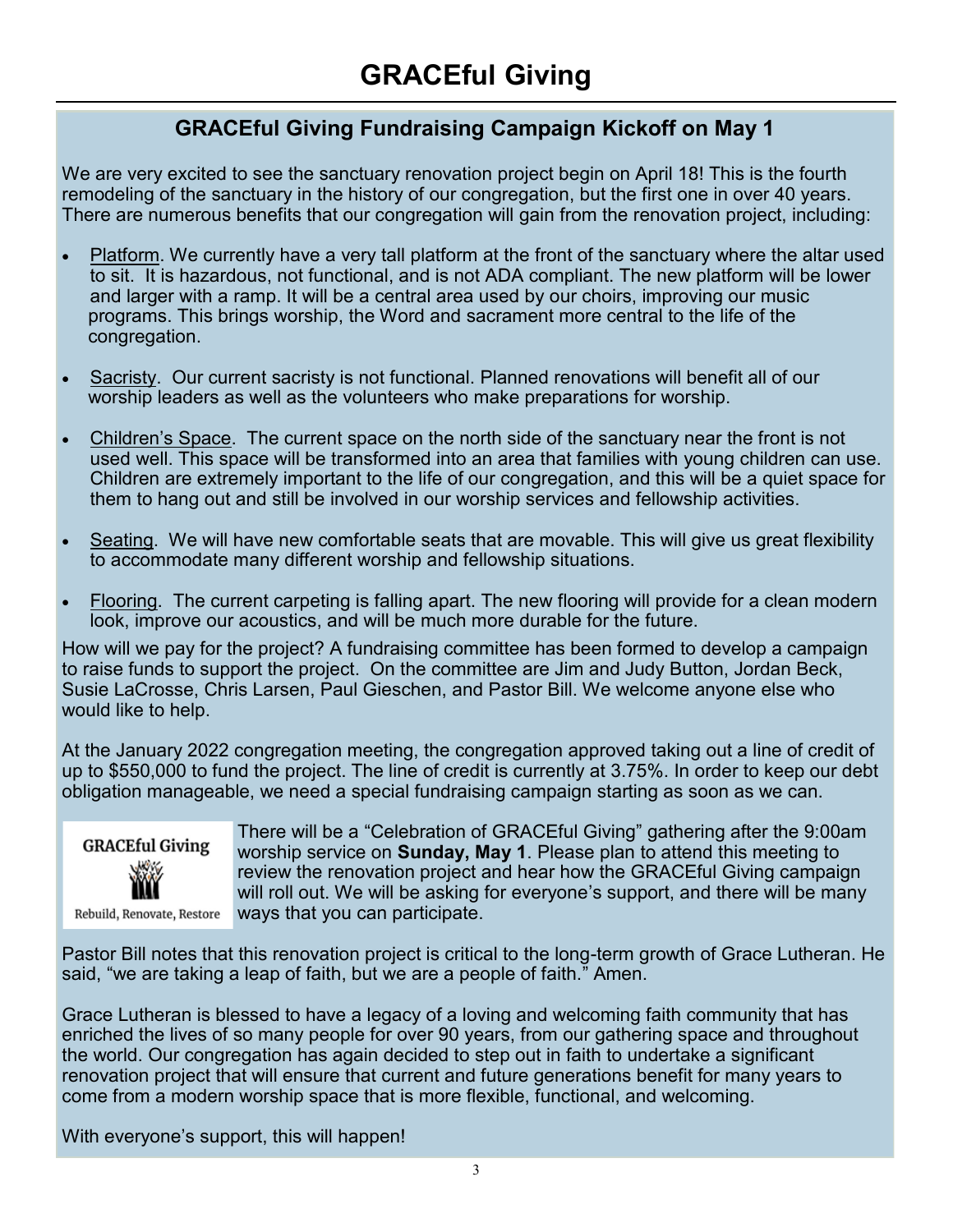# **Renovation Drawings**



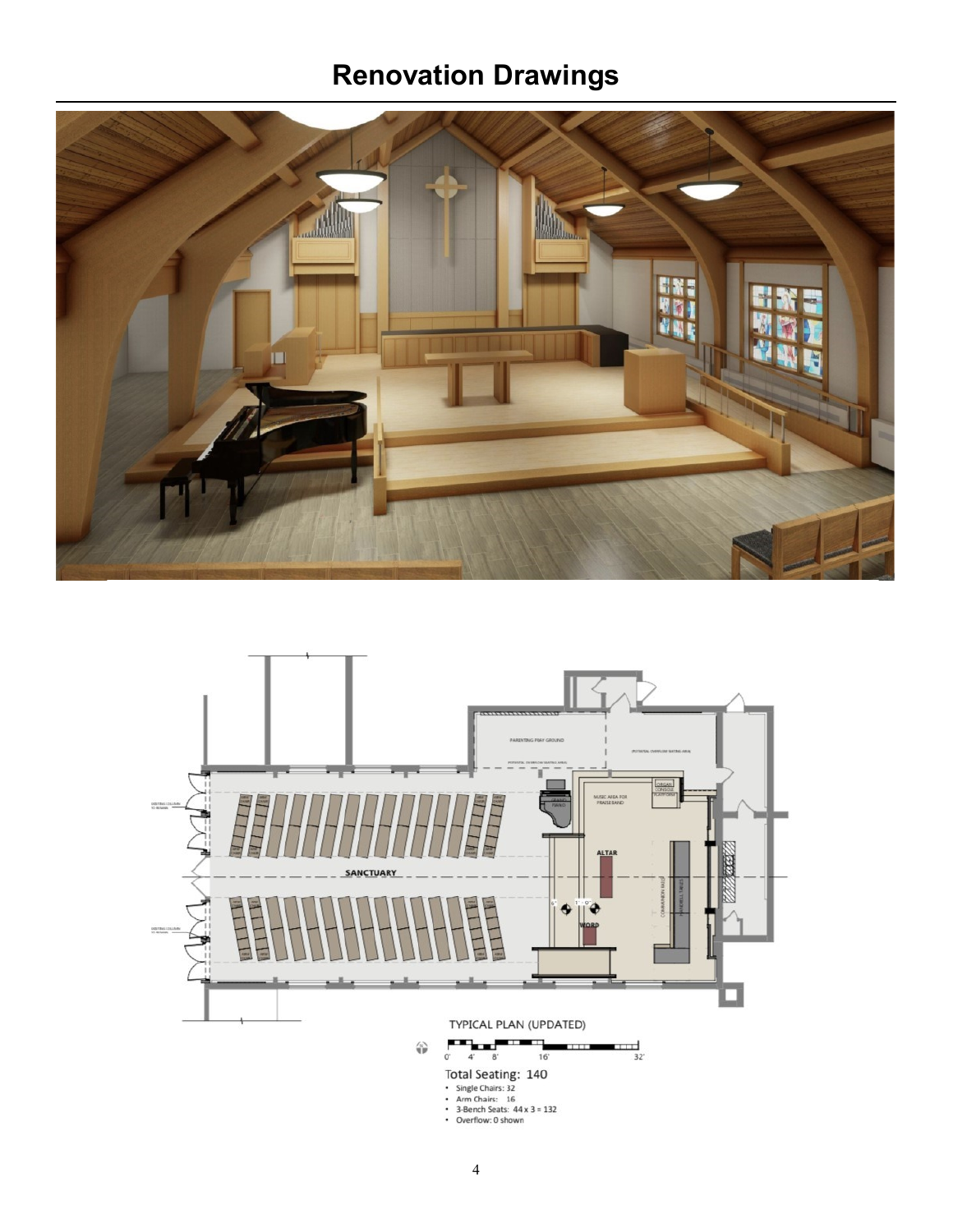# **Birthdays & Other News**

# **May Worship Leaders**

Please watch Grace Notes for the link to sign up to volunteer, or call/email the office.

#### **5/1 9am**

**Reader:** JoAnn Holdmann **Wine:** Nancy Perez, JoAnn Holdmann **Usher:** TBD **Communion Setup:** Theresa Umhoefer **5/8 9am Reader:** TBD **Wine:** Nancy Perez, JoAnn Holdmann **Usher:** TBD **Comm. Setup:** Delaine Jacobs

#### **5/15 9am**

**Reader:** TBD **Wine:** TBD, TBD **Usher:** TBD **Comm. Setup:** JoAnn Holdmann

#### **5/22 10:30am**

**Reader:** Linda Finnigan **Wine:** TBD, TBD **Usher:** TBD **Comm. Setup:** TBD

#### **5/29 9:00am**

**Reader:** TBD **Wine:** TBD, TBD **Usher:** TBD **Comm. Setup:** TBD

# **Cribbage/Euchre/Scrabble**

Mark your calendars for the next game night!

On Monday, May 16 at 6:30pm, join us for games, snacks and great fellowship! We can teach you if you are interested. Contact Janie Robbins with questions.



## **Memorial Fund Activity for March**

| Income:               | \$594    |
|-----------------------|----------|
| <b>Expenditures:</b>  | \$6      |
| <b>Balance:</b>       | \$12,590 |
| (Designated: \$7,004) |          |
| (Available: \$5,586)  |          |

# **May Birthdays**

| Name                   | Dat |
|------------------------|-----|
| Stevie-Lyn Zenke       | 4   |
| <b>Hudson Radiske</b>  | 5   |
| Aiden Hollander        | 15  |
| Keegan Hollander       | 15  |
| <b>Gretchen Stahle</b> | 15  |
| <b>Bonnie Kern</b>     | 16  |
| Maya Rauen             | 17  |
| <b>Taylor Farris</b>   | 18  |
| <b>Todd Habermann</b>  | 19  |
| Erika Campbell         | 21  |
| <b>Ben Zeller</b>      | 21  |
| Matt Junker            | 22  |
| Mike Buczynski         | 23  |
| Mary James             | 23  |
| Chelsea Karthauser     | 23  |
| Erin Umhoefer          | 23  |
| <b>Harold Umhoefer</b> | 23  |
| Beth Buczynski         | 25  |
| Dave Huebschen         | 29  |
| <b>Gerald Laabs</b>    | 30  |
| Calvin Krogstad        | 31  |
| <b>Miles Stone</b>     | 31  |
|                        |     |

*If you have a birthday this month and your name is not listed, we apologize. Please call the church office so that we update our records. Thank you!*

Date



# **All Peoples Church Food Pantry**



 At this time the pantry food supply is still very low; so for the foreseeable future we hope to collect non-perishable food items again. When you shop for your family, please pick up an extra item for the pantry. Thank you!

# **Guest House Sandwiches**

 We assemble sandwiches for the guests at the Guest House *twice* each month, on the first and third Wednesdays, at 9:00am. Join us for this



opportunity to serve and to enjoy fellowship with one another on Wednesdays, **May 4 and 18.**